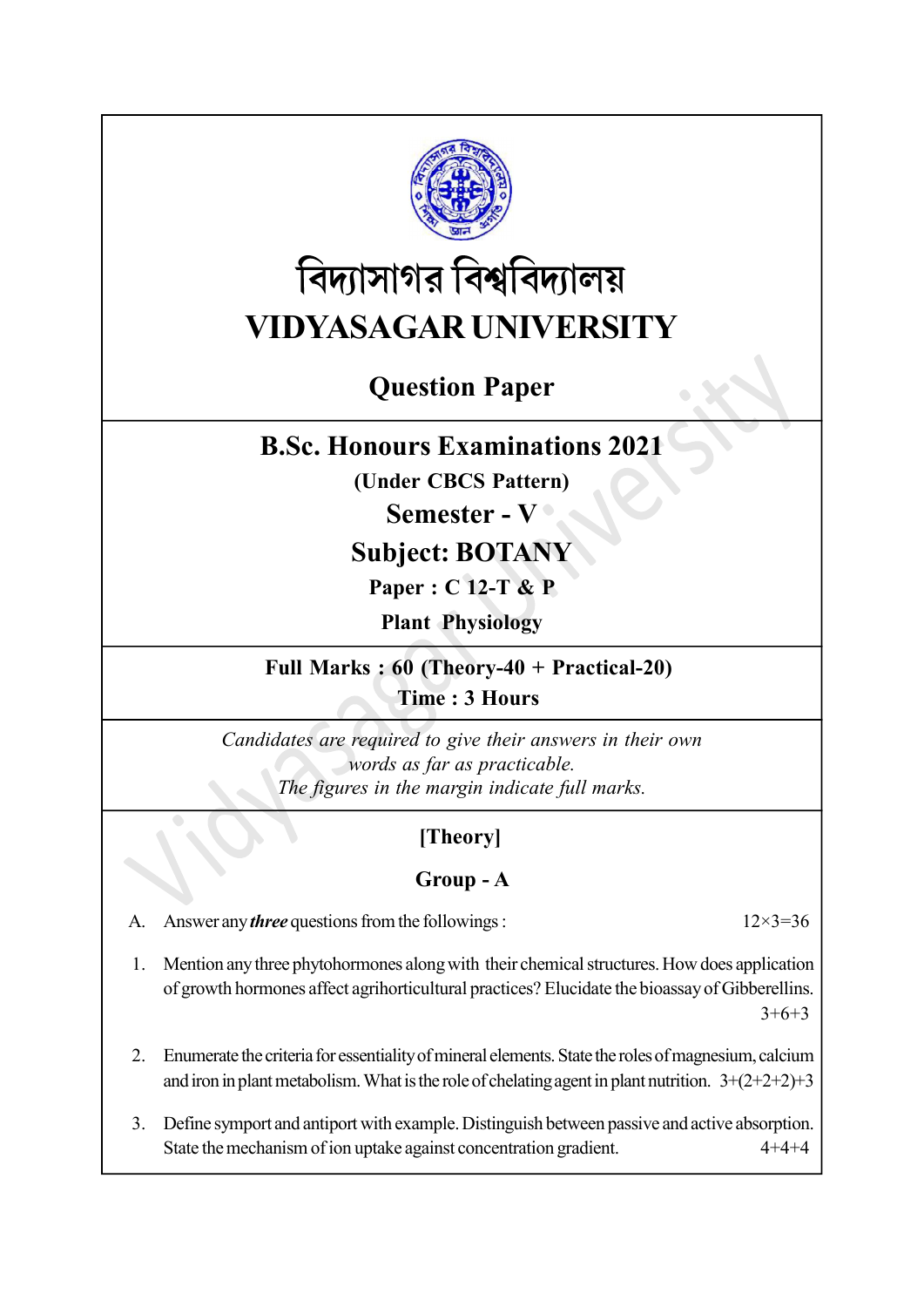- 4. Explain the mechanism of phloem loading and unloading. Briefly describe the source-sink relationship. 8+4
- 5. Explain the role of  $CO_2$ ,  $K^+$  and ABA on stomatal movement. What are antitranspirants?
- 6. What is photoperiodism and photoperiodic response? Write a short note on the chemical nature and role of phytochrome in photomorphogenesis. What is florigen?  $3+7+2$

 $9+3$ 

#### Group - B

- B. Answer any **two** questions from the followings :
	- 1. What is hydroponics? 2
- 2. Write two roles of cryptochromes.
- 3. What do you mean by facilitated diffusion? 2
- 4. What do you mean by triple response of ethylene? 2

### [Practical]

#### Group - A

- A. Answer any one question from the following :  $15 \times 1 = 15$
- 1. Mention the requirements to set up an experiment for 'determination of osmotic potential of plant cell sap by plasmolytic method'. Write the procedure and lay out of observation table for the above mentioned experiment.  $5+10$
- 2. Mention the requirements to set up an experiment for 'observing the effect of light on the rate of transpiration in excised twig'. How would you perform the said experiment and collect data?  $5+10$
- 3. How are stomatal index and stomatal frequency calculated? How does stomatal frequency vary in mesophyte and xerophyte?  $(5+5)+5$

#### Group - B

- B. Answer any one question from the following :  $5 \times 1 = 5$
- 1. Write the materials and equipments required to demonstrate the development of suction pressure due to transpiration. 5